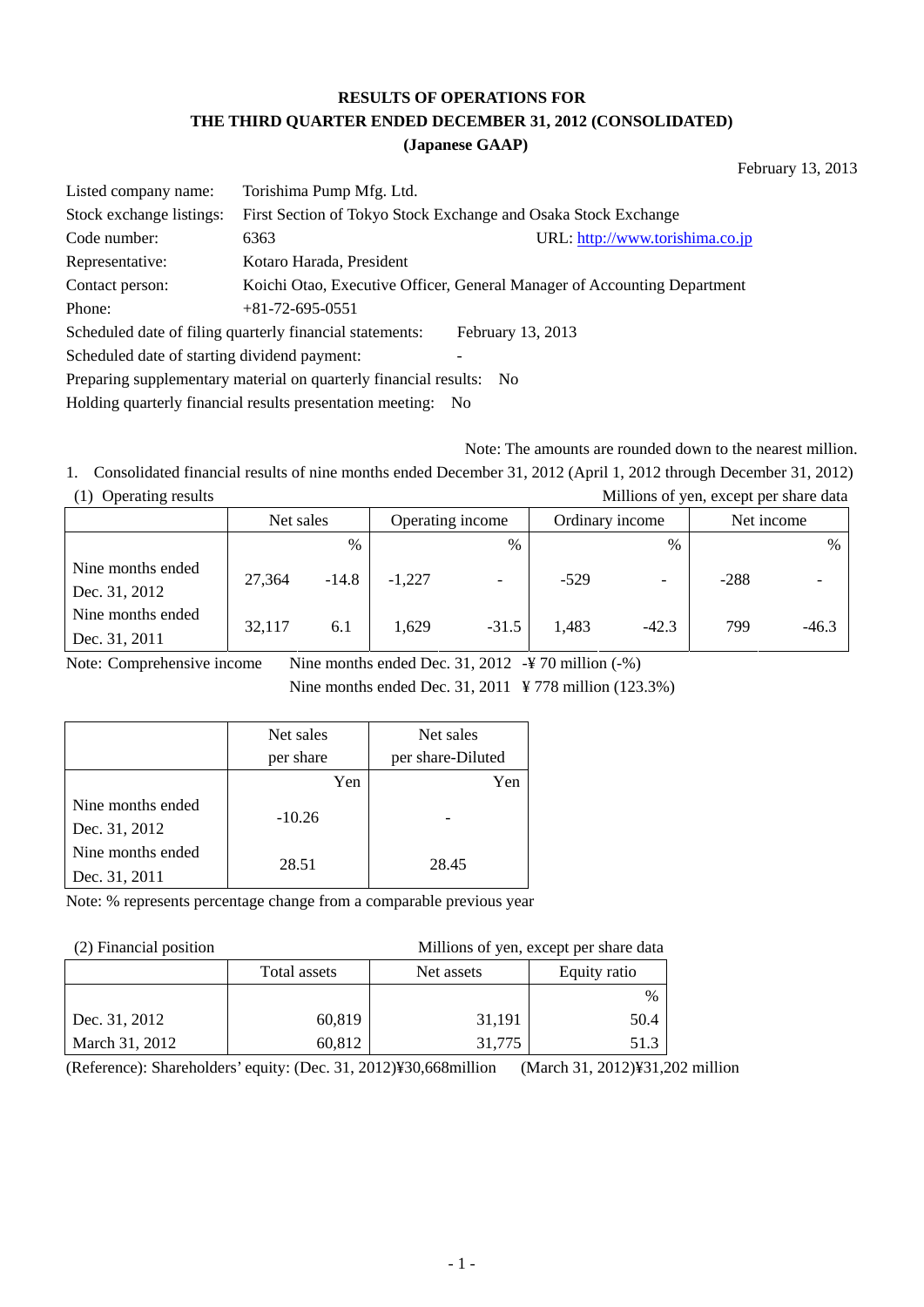#### 2. Dividends

|                   | Dividends per share                                    |      |                          |      |       |  |
|-------------------|--------------------------------------------------------|------|--------------------------|------|-------|--|
|                   | End of 1Q<br>End of 3Q<br>End of 2Q<br>Fiscal year end |      |                          |      |       |  |
|                   | Yen                                                    | Yen  | Yen                      | Yen  | Yen   |  |
| FY2011            | -                                                      | 9.00 |                          | 9.00 | 18.00 |  |
| FY2012            | -                                                      | 9.00 | $\overline{\phantom{0}}$ |      |       |  |
| FY2012 (Forecast) |                                                        |      |                          | 9.00 | 18.00 |  |

Note: Revision of forecast for dividend during this quarter: No

#### 3. Forecast for fiscal year ending March 31, 2013 Millions of yen, except per share data

| $\sigma$ . Forecast for fiscal year ending march $\sigma$ 1, $\sigma$ 1. |           |        |                  |         |                 |         |            |         | <b>NULLIOUS OF VEH, EXCEPT DEL SHALE GALA</b> |
|--------------------------------------------------------------------------|-----------|--------|------------------|---------|-----------------|---------|------------|---------|-----------------------------------------------|
|                                                                          | Net sales |        | Operating income |         | Ordinary income |         | Net income |         | Net income per share                          |
|                                                                          |           | $\%$   |                  | $\%$    |                 | $\%$    |            | $\%$    | Yen                                           |
| Annual                                                                   | 45,000    | $-3.1$ | 500              | $-78.1$ | 700             | $-76.1$ | 100        | $-93.3$ | 3.56                                          |

Note1: % represents percentage change from a previous year

Note2: Revision of the forecast during this quarter: No

- 4. Others
	- (1) Changes in significant subsidiaries during this period: No
	- (2) Adoption of special accounting methods for presenting quarterly consolidated financial statements: Yes Note: For further details, please refer to page 5, "Adoption of special accounting methods for presenting quarterly consolidated financial statements".
	- (3) Changes of accounting policies applied, changes in accounting estimates and retrospective restatement
		- ① Changes of accounting policies applied due to revisions of accounting standards: Yes
		- ② Changes of accounting policies other than the above: No
		- ③ Changes in accounting estimates: Yes
		- ④ Retrospective restatement: No
	- (4) Number of shares outstanding (Common stock)
		- ① Number of shares outstanding at period end (including treasury stock) (Dec. 31, 2012) 29,889,079 (March 31, 2012) 29,889,079
		- ② Number of treasury stock at period end (Dec. 31, 2012) 1,824,722 (March 31, 2012) 1,837,167
		- ③ Weighed-average number of shares outstanding over the period (April 1 - Dec. 31, 2012) 28,056,826 (April 1 - Dec. 31, 2011) 28,052,032

-Information regarding the implementation of quarterly review procedure

 These quarterly financial results do not fall within the scope of the Quarterly Review Procedures referenced in the Financial Instruments and Exchange Act. At the time of disclosure of the quarterly financial results, the Group was in the process of implementing the quarterly review procedures for its quarterly financial statements.

-Explanation for adequate utilization of the forecast, and other note

 Forecast shown above is prepared based on information available as of the issuing date of this report and assumptions that we consider as reasonable, and therefore the actual results may differ from these forecasted figures due to various unknown factors.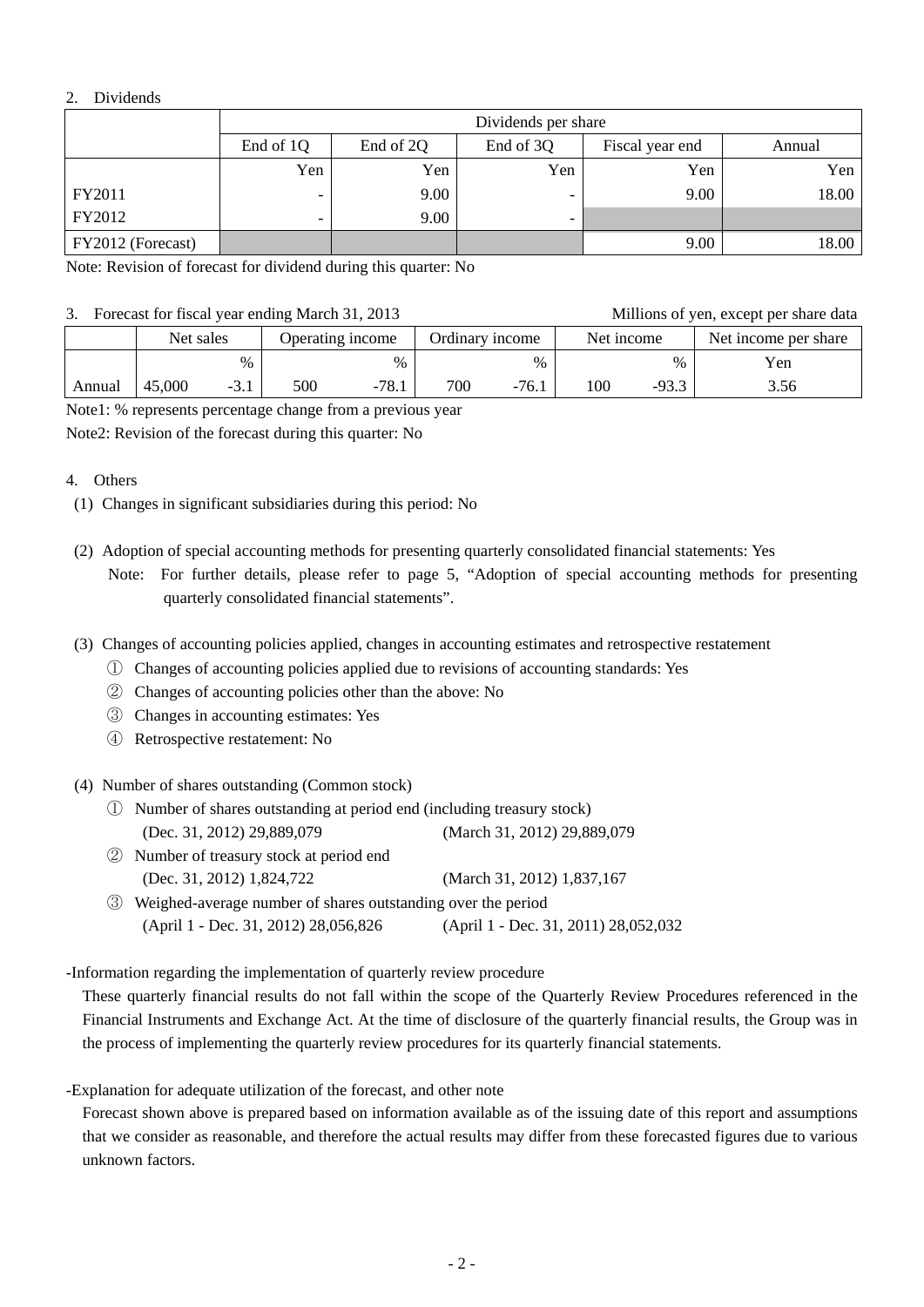### Contents

| 1. | Qualitative information, Financial Statements, etc.                                                                       |  |
|----|---------------------------------------------------------------------------------------------------------------------------|--|
|    |                                                                                                                           |  |
|    | (2)                                                                                                                       |  |
|    | (3)                                                                                                                       |  |
| 2. | Other information                                                                                                         |  |
|    |                                                                                                                           |  |
|    | Adoption of special accounting methods for presenting quarterly consolidated financial statements ------------ 5<br>(2)   |  |
|    | Changes in accounting principles, accounting estimates and correction of prior period errors ------------------- 5<br>(3) |  |
| 3. | Consolidated quarterly financial statement                                                                                |  |
|    |                                                                                                                           |  |
|    | (2)                                                                                                                       |  |
|    | Consolidated quarterly statement of comprehensive income (April 1 – December 31, 2012) ------------------- 9              |  |
|    |                                                                                                                           |  |
|    |                                                                                                                           |  |
| 4. | Additional information                                                                                                    |  |
|    |                                                                                                                           |  |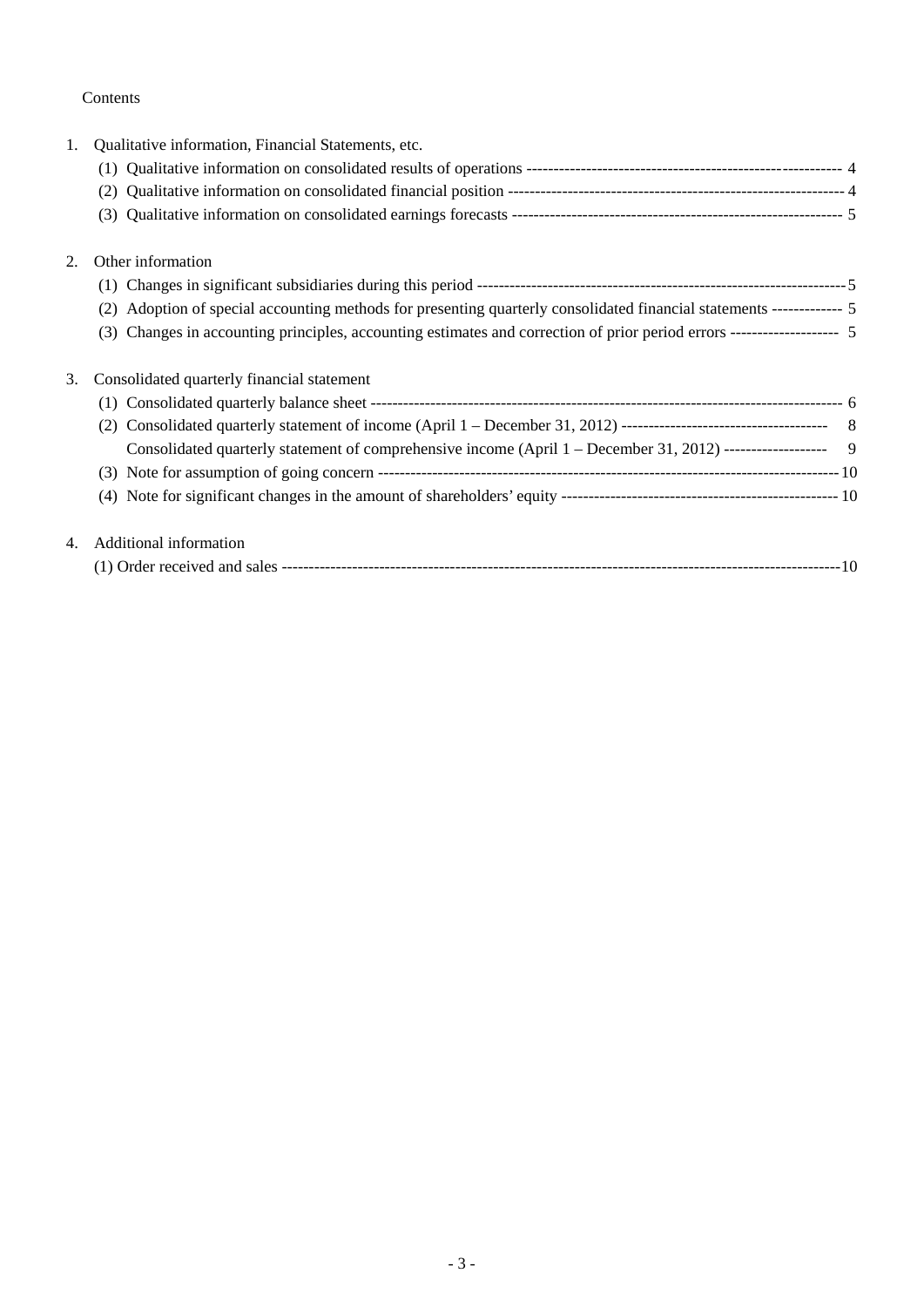- 1. Qualitative information, Financial Statements, etc.
	- (1) Qualitative information on consolidated results of operations

During the nine months of FY2012, the world economy recovered weakly because financial problems in the U.S. and debt problems in Europe were prolonged. Also the economy of China and Asian emerging countries, which had acted as a driving force for the world economy, slowed.

In Japan, there were rise in stocks and correction of the yen appreciation owing to anticipation for fiscal and credit relaxation policies. However domestic capital investment tended to be reduced and thus the outlook for the economy remained uncertain although there was demand for earthquake reconstruction amid the world economy stagnation.

The pump manufacturing industry continued steady demand from overseas for water- and energy-related sector. However competition for orders continued severe as a result of stagnation of capital investment due to the world economic uncertainty.

Orders received during the nine months of FY2012 (April 1, 2012-Dec. 31, 2012) decreased by ¥2,383 million from the same period last year to ¥28,409 million. Orders received from domestic public sector increased by ¥995million from the same period last year to ¥9,275 million, orders received from domestic private sector decreased by ¥1,070 million from the same period last year to ¥3,827 million and orders received from overseas sector decreased by ¥2,308 million from the same period last year to ¥15,306 million.

Net sales during the second quarter of FY2012 (April 1, 2012-Dec. 31, 2012) decreased by ¥4,753 million from the same period last year to ¥27,364 million.

Operating losses during the nine months of FY2012 (April 1, 2012-Dec. 31, 2012) amounted to ¥1,227 million (operating income during the same period last year was ¥1,629 million) and thus operating income margin was -4.5%.

Ordinary losses amounted to ¥529 million (ordinary income during the same period last year was ¥1,483 million) and ordinary income margin was -1.9% because dividends income was ¥133 million and foreign exchange gains was ¥253 million as non-operating income although interest expenses as non-operating expenses was ¥75 million.

Net losses amounted to ¥288 million (net income during the same period last year was ¥799 million) and thus net income margin was -1.1%. Net losses per share were ¥10.26.

(2) Qualitative information on consolidated financial position

At the end of the third quarter (Dec. 31, 2012), the Group's total asset was ¥60,819 million, ¥7 million higher than at the end of the previous fiscal year (March 31, 2012). Principal changes in asset items included a decrease in notes and accounts receivable-trade of ¥5,145 million, an increase in cash and deposits of ¥1,333 million, and an increase in work in process of ¥1,390 million.

Total liabilities at the end of the third quarter amounted to ¥29,628 million, ¥590 million higher than at the end of the previous fiscal year. Principal changes in liability items included a decrease in notes and accounts payable-trade of ¥2,779 million and an increase in short-term loans payable of ¥3,605 million.

Net assets at the end of the third quarter amounted to ¥31,191 million, ¥583 million lower than at the end of the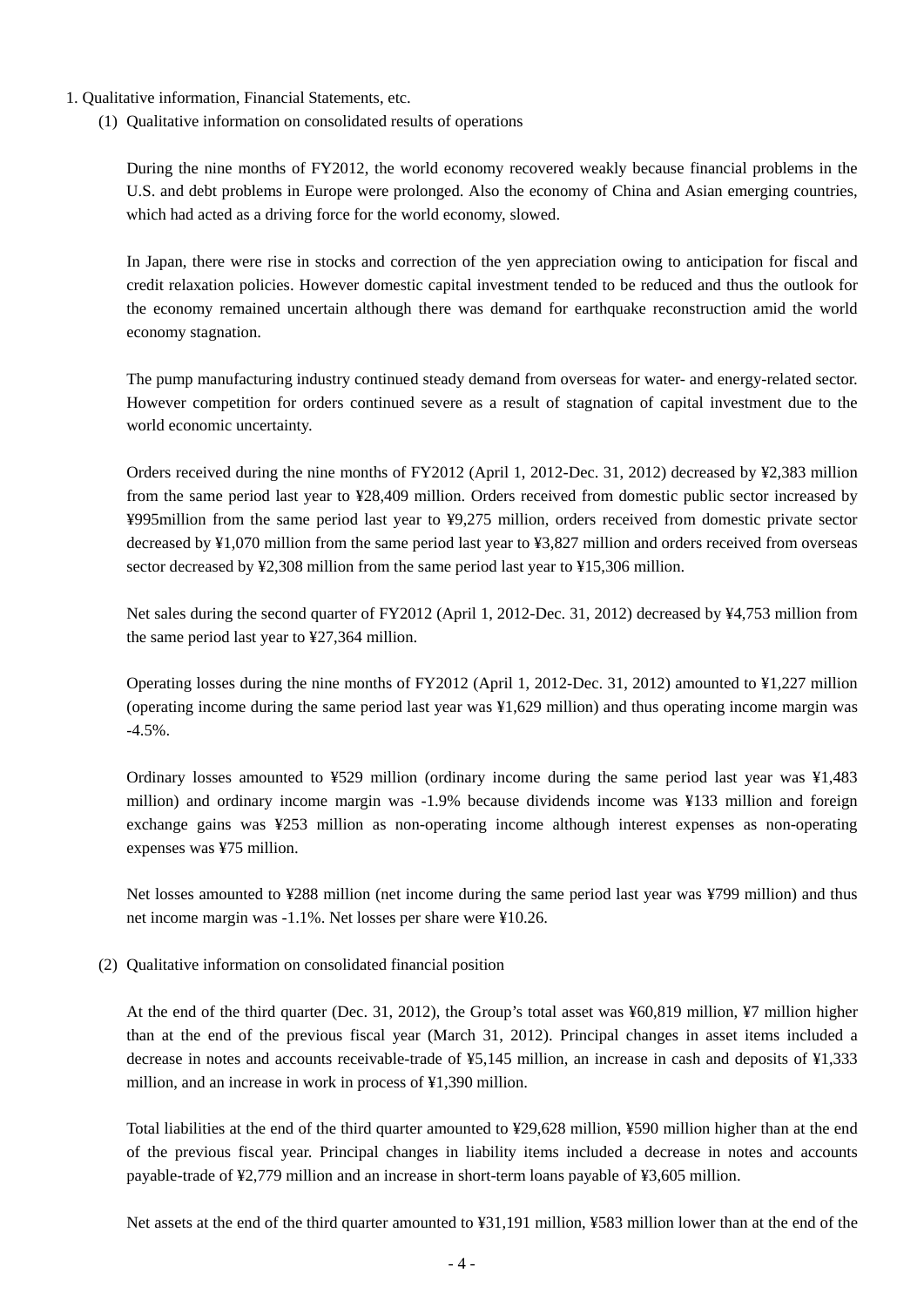previous fiscal year. Principal changes in net asset items included a decrease in retained earnings of ¥811 million because of recording quarterly net loss during the nine months of FY2012.

(3) Qualitative information on consolidated earnings forecasts

Forecast for fiscal year ending March 31, 2013 announced on October 31, 2012 has not been changed.

### 2. Other information

- (1) Changes in significant subsidiaries during this period (Oct 1, 2012-Dec 31, 2012) No items to report
- (2) Adoption of special accounting methods for presenting quarterly consolidated financial statements In determining tax expenses, the effective tax rate after application of tax effect accounting for income before income taxes for the consolidated fiscal year, inclusive of the third quarter of consolidated FY2012, has been estimated in a rational manner, and tax expenses have been calculated by multiplying the quarterly income before income taxes and adjustments by this estimated tax rate.

Adjustments for income taxes have been included and presented in income and other taxes.

(3) Changes in accounting principles, accounting estimates and correction of prior period errors

Changes in accounting principles (changes in the depreciation method)

Torishima Pump Mfg. Co., Ltd and its domestic consolidated subsidiaries have applied the depreciation method based on the revised Corporation Tax Law to tangible fixed assets newly booked on or after April 1, 2012 beginning with the first quarter of fiscal 2012, following the revision of the Corporation Tax Law. The effect of this application on the net losses, ordinary losses, and net losses per share is immaterial.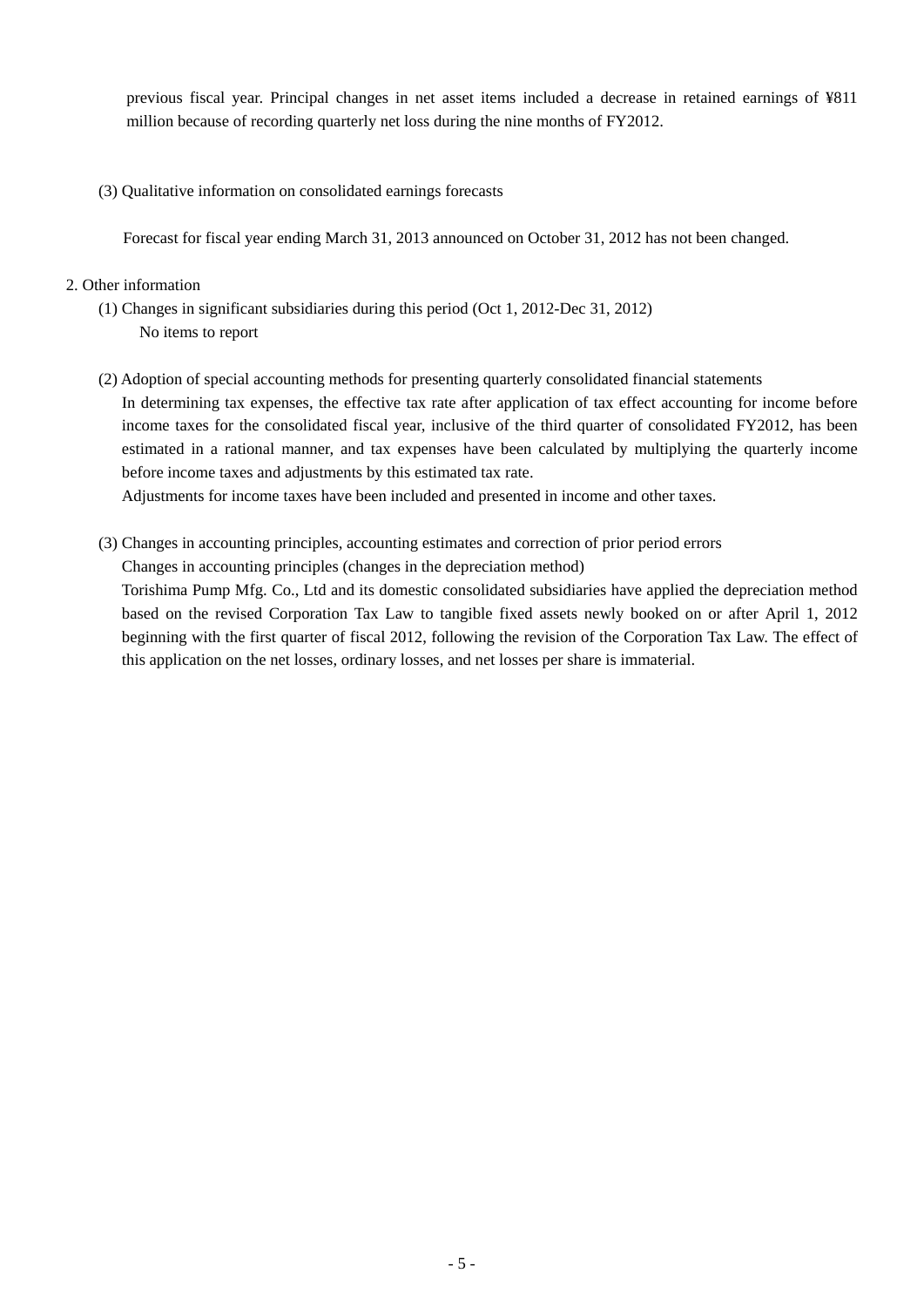# 3. Consolidated quarterly financial statement

(1) Consolidated quarterly balance sheet

|                                     |                          | (Millions of yen)        |
|-------------------------------------|--------------------------|--------------------------|
|                                     | End of previous          | End of the third quarter |
|                                     | consolidated fiscal year | of consolidated FY2012   |
|                                     | (March 31, 2012)         | (December 31, 2012)      |
| Assets                              |                          |                          |
| Current assets                      |                          |                          |
| Cash and deposits                   | 7,521                    | 8,855                    |
| Notes and accounts receivable-trade | 23,795                   | 18,650                   |
| Merchandise and finished goods      | 189                      | 286                      |
| Work in process                     | 6,102                    | 7,493                    |
| Raw materials and supplies          | 1,947                    | 1,796                    |
| Advance payments-trade              | 635                      | 974                      |
| Deferred tax assets                 | 1,148                    | 1,652                    |
| Other                               | 997                      | 1,106                    |
| Allowance for doubtful accounts     | $-85$                    | $-96$                    |
| Total current assets                | 42,253                   | 40,720                   |
| Noncurrent assets                   |                          |                          |
| Property, plant and equipment       | 9,417                    | 9,771                    |
| Intangible assets                   | 493                      | 1,156                    |
| Investments and other assets        |                          |                          |
| Investment securities               | 7,173                    | 7,707                    |
| Other                               | 1,782                    | 1,649                    |
| Allowance for doubtful accounts     | $-307$                   | $-186$                   |
| Total investments and other assets  | 8,648                    | 9,170                    |
| Total noncurrent assets             | 18,559                   | 20,099                   |
| Total assets                        | 60,812                   | 60,819                   |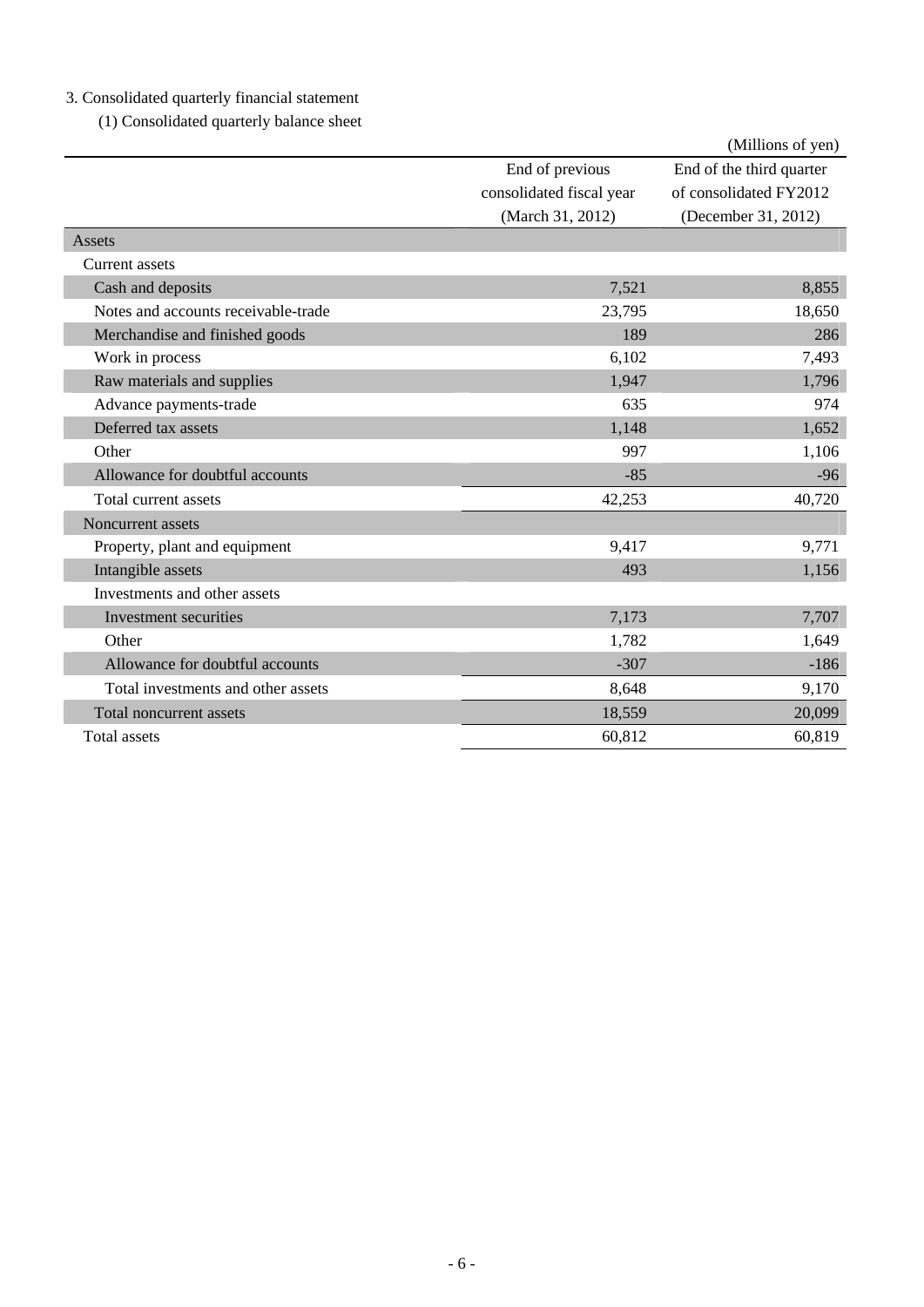|                                                       |                          | (Millions of yen)        |
|-------------------------------------------------------|--------------------------|--------------------------|
|                                                       | End of previous          | End of the third quarter |
|                                                       | consolidated fiscal year | of consolidated FY2012   |
|                                                       | (March 31, 2012)         | (December 31, 2012)      |
| Liabilities                                           |                          |                          |
| <b>Current liabilities</b>                            |                          |                          |
| Notes and accounts payable-trade                      | 10,843                   | 8,063                    |
| Short-term loans payable                              | 3,107                    | 6,712                    |
| Income taxes payable                                  | 50                       | 62                       |
| Advances received                                     | 3,269                    | 4,481                    |
| Provision for bonuses                                 | 682                      | 340                      |
| Provision for product warranties                      | 1,235                    | 487                      |
| Provision for loss on construction contracts          | 323                      | 539                      |
| Other                                                 | 2,164                    | 2,423                    |
| <b>Total current liabilities</b>                      | 21,676                   | 23,111                   |
| Noncurrent liabilities                                |                          |                          |
| Long-term loans payable                               | 4,830                    | 4,180                    |
| Provision for retirement benefits                     | 1,893                    | 1,809                    |
| Provision for directors' retirement benefits          | 18                       | 10                       |
| Provision for loss on guarantees                      | 76                       |                          |
| Other                                                 | 541                      | 516                      |
| Total noncurrent liabilities                          | 7,360                    | 6,517                    |
| <b>Total liabilities</b>                              | 29,037                   | 29,628                   |
| Net assets                                            |                          |                          |
| Shareholders' equity                                  |                          |                          |
| Capital stock                                         | 1,592                    | 1,592                    |
| Capital surplus                                       | 7,803                    | 7,813                    |
| Retained earnings                                     | 23,541                   | 22,729                   |
| <b>Treasury stock</b>                                 | $-972$                   | $-966$                   |
| Total shareholders' equity                            | 31,965                   | 31,170                   |
| Accumulated other comprehensive income                |                          |                          |
| Valuation difference on available-for-sale securities | $-145$                   | 93                       |
| Deferred gains or losses on hedges                    | $-264$                   | $-348$                   |
| Foreign currency translation adjustment               | $-353$                   | $-246$                   |
| Total accumulated other comprehensive income          | $-763$                   | $-502$                   |
| Subscription rights to shares                         | 80                       | 84                       |
| Minority interests                                    | 492                      | 438                      |
| Total net assets                                      | 31,775                   | 31,191                   |
| Total liabilities and net assets                      | 60,812                   | 60,819                   |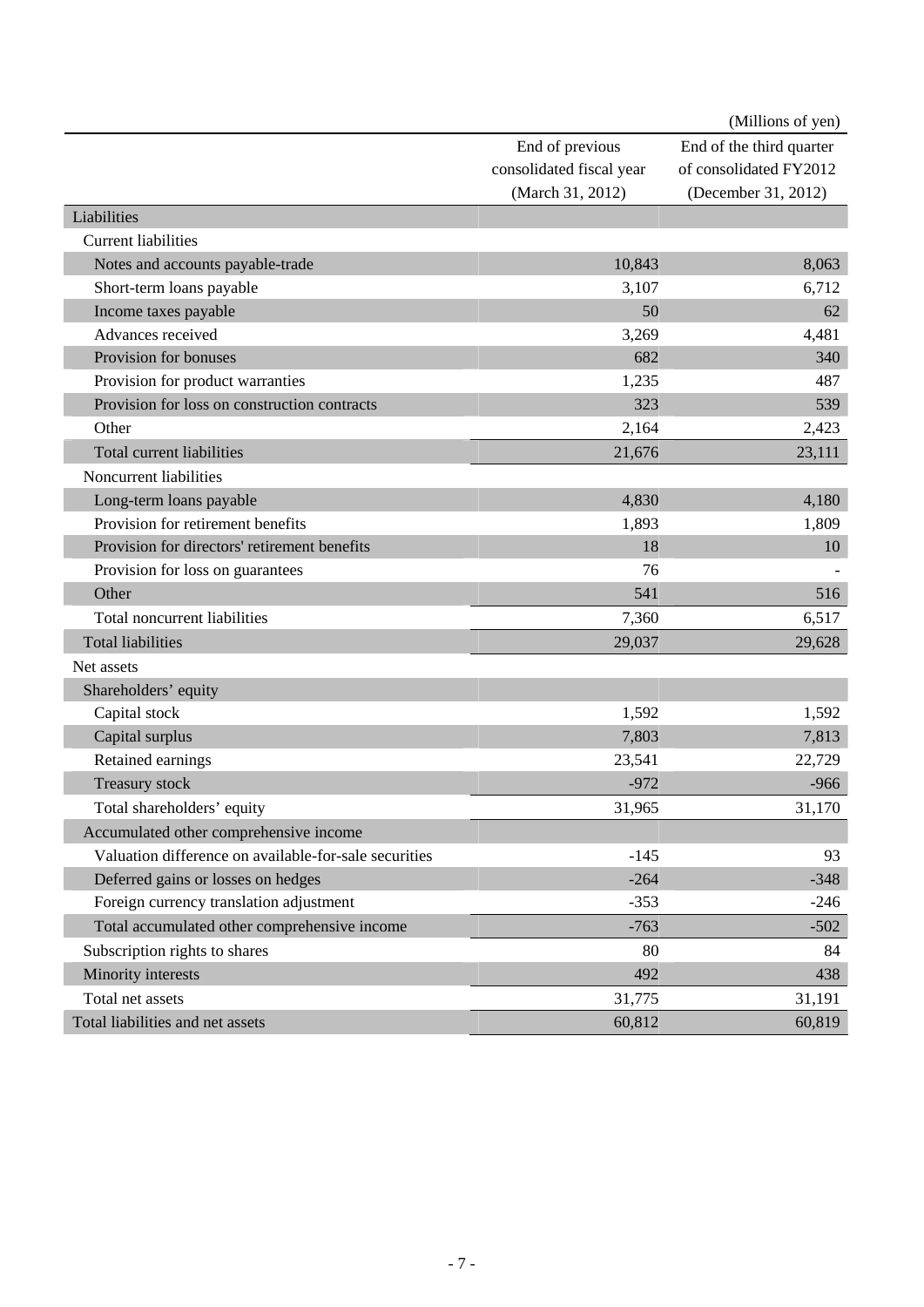# (2) Consolidated quarterly statement of income

(April 1 – December 31, 2012)

|                                                          |                      | (Millions of yen)    |
|----------------------------------------------------------|----------------------|----------------------|
|                                                          | Third quarter ended  | Third quarter ended  |
|                                                          | December 31, 2011    | December 31, 2012    |
|                                                          | (April 1, 2011       | (April 1, 2012)      |
|                                                          | - December 31, 2011) | - December 31, 2012) |
| Net sales                                                | 32,117               | 27,364               |
| Cost of sales                                            | 25,524               | 22,964               |
| Gross profit                                             | 6,593                | 4,399                |
| Selling, general and administrative expenses             | 4,964                | 5,627                |
| Operating income (loss)                                  | 1,629                | $-1,227$             |
| Non-operating income                                     |                      |                      |
| Dividends income                                         | 146                  | 133                  |
| Equity in earnings of affiliates                         | 37                   | 92                   |
| Foreign exchange gains                                   |                      | 253                  |
| Rent income                                              | 50                   | 51                   |
| Other                                                    | 262                  | 358                  |
| Total non-operating income                               | 496                  | 889                  |
| Non-operating expenses                                   |                      |                      |
| Interest expenses                                        | 92                   | 75                   |
| Foreign exchange losses                                  | 415                  |                      |
| Other                                                    | 134                  | 115                  |
| Total non-operating expenses                             | 642                  | 191                  |
| Ordinary income (loss)                                   | 1,483                | $-529$               |
| Extraordinary income                                     |                      |                      |
| Gain on sales of investment securities                   | 53                   |                      |
| Total extraordinary income                               | 53                   |                      |
| <b>Extraordinary loss</b>                                |                      |                      |
| <b>Impairment</b> loss                                   | $\mathbf{1}$         |                      |
| Loss on sales of investment securities                   |                      | 65                   |
| Loss on valuation of investment securities               | 527                  | 61                   |
| Total extraordinary losses                               | 528                  | 127                  |
| Income (loss) before income taxes and minority interests | 1,008                | $-656$               |
| Income taxes                                             | 140                  | $-338$               |
| Income (loss) before minority interests                  | 867                  | $-318$               |
| Minority interests in income (loss)                      | 67                   | $-30$                |
| Net income (loss)                                        | 799                  | $-288$               |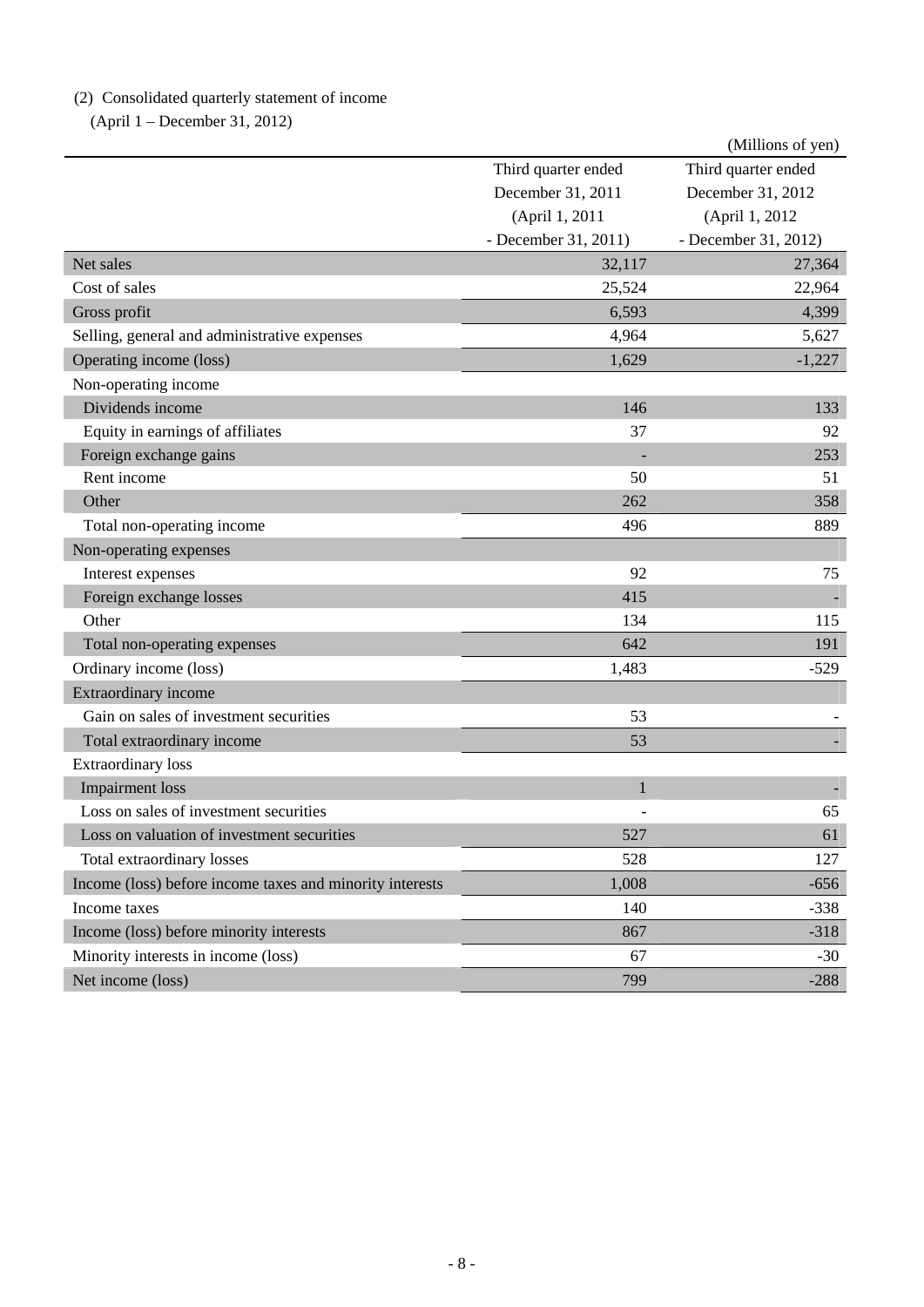# Consolidated quarterly statement of comprehensive income

(April 1 – December 31, 2012)

|                                                         |                      | (Millions of yen)    |
|---------------------------------------------------------|----------------------|----------------------|
|                                                         | Third quarter ended  | Third quarter ended  |
|                                                         | December 31, 2011    | December 30, 2012    |
|                                                         | (April 1, 2011       | (April 1, 2012)      |
|                                                         | - December 31, 2011) | - December 31, 2012) |
| Income (loss) before minority interests                 | 867                  | $-318$               |
| Other comprehensive income                              |                      |                      |
| Valuation difference on available-for-sale securities   | $-377$               | 238                  |
| Deferred gains or losses on hedges                      | 153                  | $-84$                |
| Foreign currency translation adjustment                 | 136                  | 95                   |
| Share of other comprehensive income of                  | $-2$                 | $-1$                 |
| associates accounted for using equity method            |                      |                      |
| Total other comprehensive income                        | $-89$                | 248                  |
| Comprehensive income                                    | 778                  | $-70$                |
| Comprehensive income attributable to                    |                      |                      |
| Comprehensive income attributable to owners of          |                      | $-26$                |
| the parent                                              | 730                  |                      |
| Comprehensive income attributable to minority interests | 47                   | $-43$                |